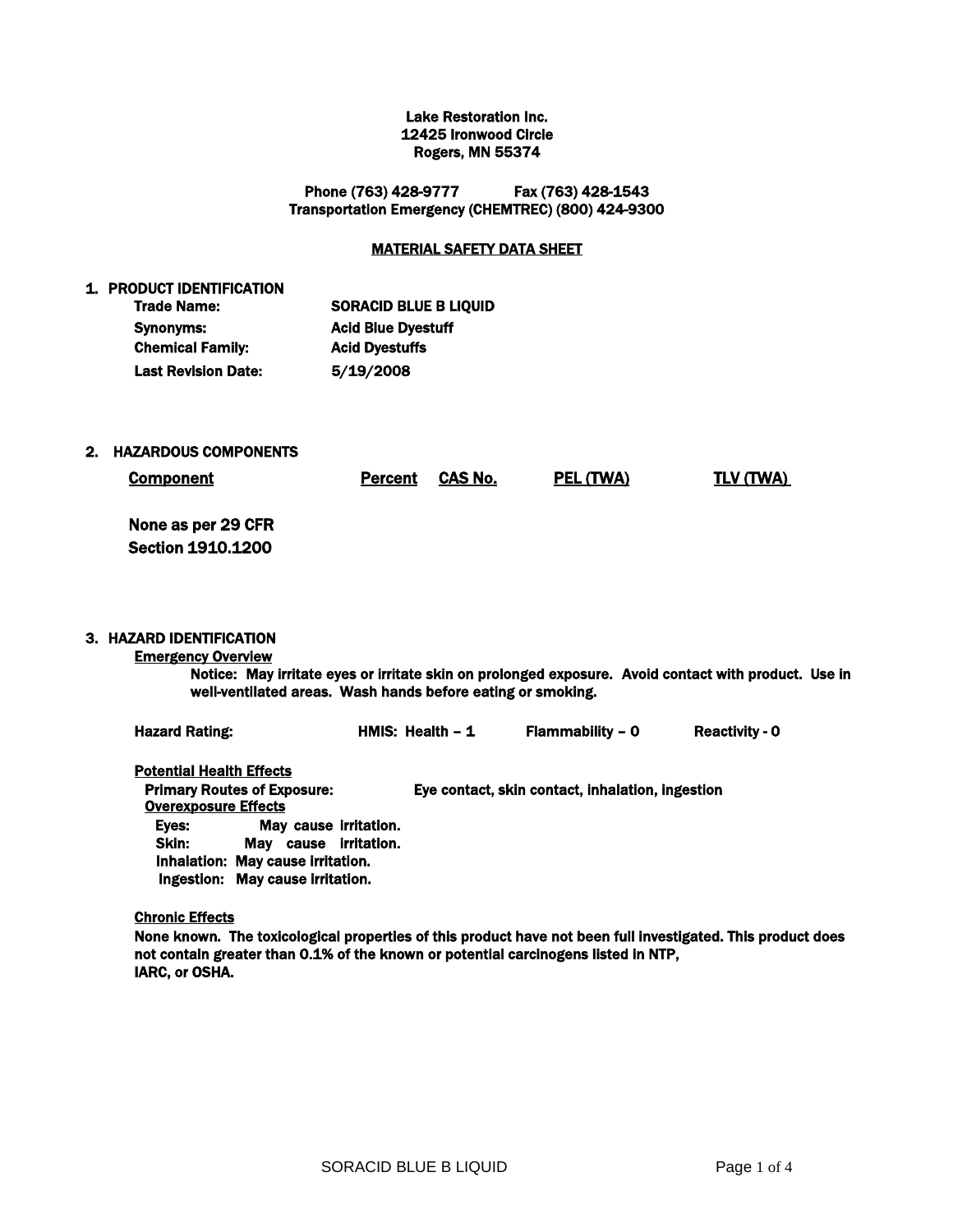#### 4. EMERGENCY AND FIRST AID MEASURES PROCEDURES:

| Eyes:       | Flush eyes with water for at least 15 minutes. Get medical attention if irritation<br>persists.                                                                                    |
|-------------|------------------------------------------------------------------------------------------------------------------------------------------------------------------------------------|
| Skin:       | Wash thoroughly with soap and water. If clothing is contaminated, remove and<br>wash before reuse. If irritation develops, get medical attention.                                  |
| Inhalation: | Remove to fresh air. Aid in breathing, if necessary. If breathing difficulties<br>persists, get immediate medical attention.                                                       |
| Ingestion:  | Rinse mouth with water. Drink several glasses of water. Seek medical advice. DO<br>NOT INDUCE VOMITING unless advised to do so by a physician. Get immediate<br>medical attention. |

## 5. FIRE AND EXPLOSION DATA

| >200° F                                                                                                                                                                           |
|-----------------------------------------------------------------------------------------------------------------------------------------------------------------------------------|
| <b>Not Determined</b>                                                                                                                                                             |
| Dry chemical, CO2, water spray or regular foam.                                                                                                                                   |
| Use self-contained breathing apparatus and turn out gear.                                                                                                                         |
| In case of fire or explosion, keep unnecessary people away. Isolate hazard<br>area and deny entry. Stay upwind, out of low areas, and ventilate closed spaces<br>before entering. |
|                                                                                                                                                                                   |

# 6. SPILL OR LEAK PROCEDURES

Do not touch or walk through spilled material. Contain and collect spilled material, place into containers for later disposal. Scrub spill area with detergent and rinse off with water.

## 7. HANDLING AND STORAGE

Avoid contact with product. Use only with adequate ventilation. Wash thoroughly after handling. Keep container closed when not in use. Protect from freezing.

## 8. EXPOSURE CONTROLS AND PERSONAL PROTECTION

| <b>Control Measures:</b> | Use local exhaust to control mist/vapors to recommended P.E.L.        |
|--------------------------|-----------------------------------------------------------------------|
|                          | Deluge safety shower and eye wash station should be located near work |
|                          | area.                                                                 |
| Eyes:                    | Safety glasses.                                                       |
| Skin:                    | Gloves, coveralls, apron, boots as necessary to prevent skin contact. |
| <b>Respiratory:</b>      | If ventilation is inadequate, wear a NIOSH/MSHA approved respirator.  |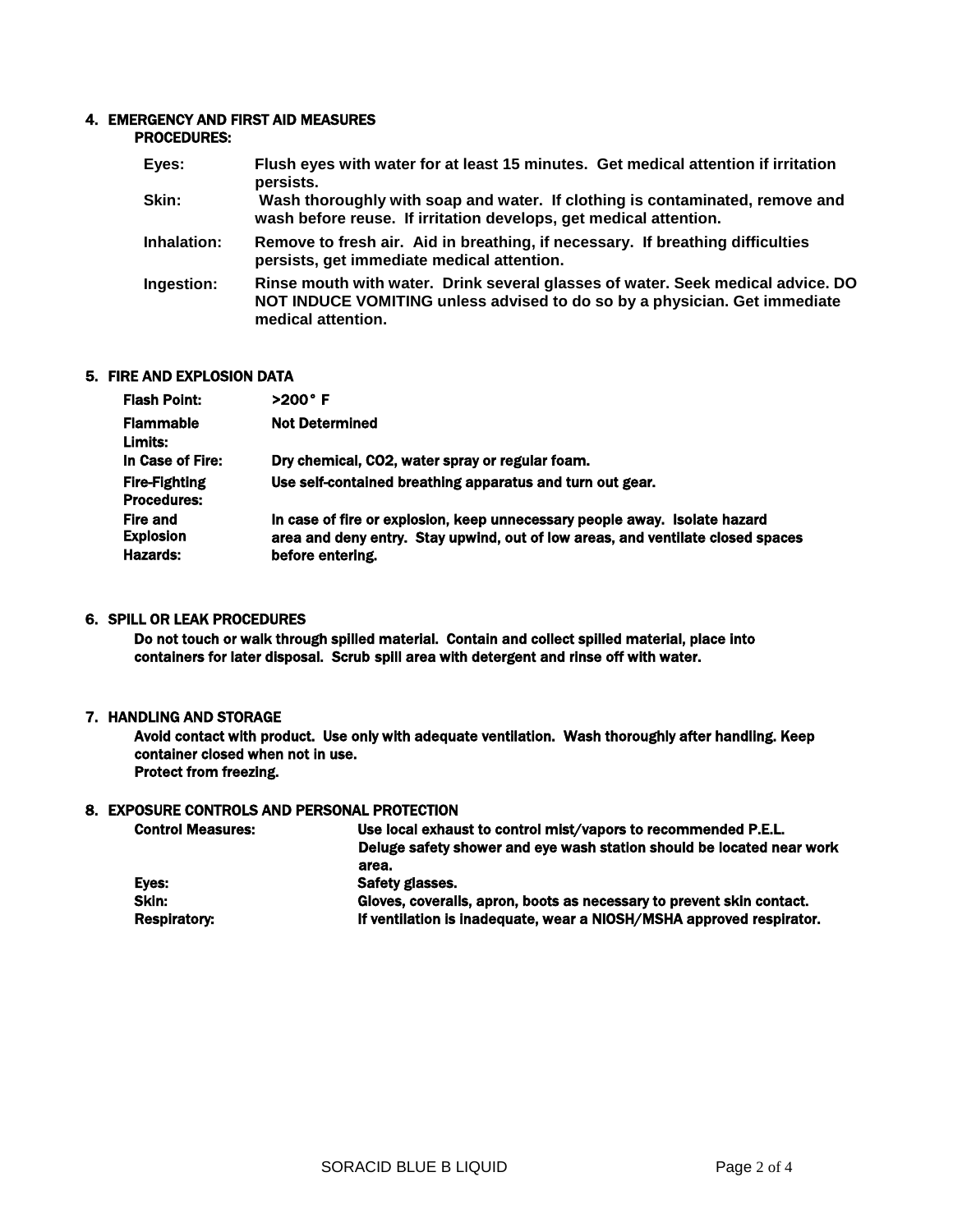|  |  |  |  |  | 9. PHYSICAL AND CHEMICAL PROPERTIES |
|--|--|--|--|--|-------------------------------------|
|--|--|--|--|--|-------------------------------------|

| Appearance:                 | <b>Dark Blue Liquid</b> |
|-----------------------------|-------------------------|
| :Odor                       | Slight                  |
| pH of Product:              | ~1.3                    |
| Density:                    | 1.080 $g/ml$            |
| <b>Solubility in Water:</b> | <b>Soluble</b>          |

# 10. STABILITY AND REACTIVITY

| Stability:                  | <b>Stable</b>                                                            |
|-----------------------------|--------------------------------------------------------------------------|
| <b>Conditions to avoid:</b> | None known                                                               |
| <b>Materials to avoid:</b>  | Oxidizing agents, reducing agents Hazardous                              |
|                             | Decomposition Products: Oxides of Carbon, Nitrogen, or Sulfur. Hazardous |
| Polymerization:             | Will not occur under normal conditions.                                  |

11. TOXICOLOGICAL INFORMATION

No data available

12. ECOLOGICAL INFORMATION No data available.

# 13. DISPOSAL CONSIDERATIONS

Waste Disposal Method: In accordance with local, state, federal and environmental laws and regulations. Container Reuse Method: Containers should not be reused without professional cleaning and reconditioning. Observe all labeled safeguards until cleaned, reconditioned, or destroyed.

#### 14. TRANSPORTATION INFORMATION

| <b>DOT Proper Shipping Name: Not regulated</b> |     |
|------------------------------------------------|-----|
| <b>UN/NA Code:</b>                             | N/A |
| <b>Packing Group:</b>                          | N/A |

## 15. REGULATORY INFORMATION

| <b>TSCA:</b><br><b>OSHA Hazard Classification: Not hazardous</b><br><b>SARA Hazard (311/312):</b> | In compliance<br><b>Not hazardous</b> |         |          |            |
|---------------------------------------------------------------------------------------------------|---------------------------------------|---------|----------|------------|
| <b>CERCLA RQ/SARA 313:</b>                                                                        | <b>Name</b><br><b>Not hazardous</b>   | CAS No. | RQ (lbs) | <u>313</u> |